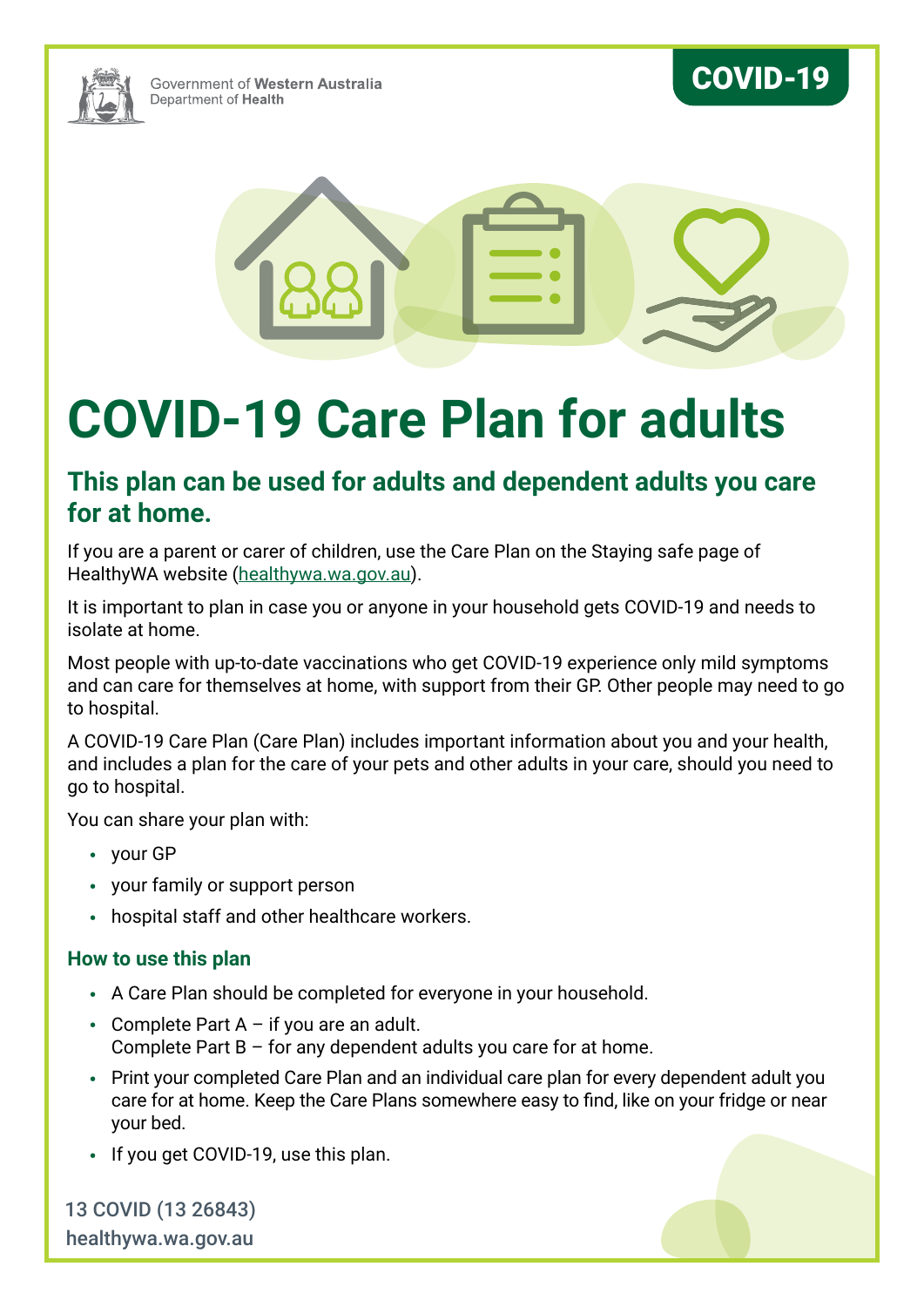



# **COVID-19 Care Plan**

# **Part A – Adult**

#### **Complete this section if you are an adult**

\* Your personal information is private. GPs and other healthcare workers must keep your personal information private

| Full name                                                                                                                                                                                                                                                                                |  |  |                            |           |           |  |
|------------------------------------------------------------------------------------------------------------------------------------------------------------------------------------------------------------------------------------------------------------------------------------------|--|--|----------------------------|-----------|-----------|--|
| Age                                                                                                                                                                                                                                                                                      |  |  | Date of birth (DD/MM/YYYY) |           |           |  |
| Phone number                                                                                                                                                                                                                                                                             |  |  |                            |           |           |  |
| Address                                                                                                                                                                                                                                                                                  |  |  |                            |           |           |  |
| Email address                                                                                                                                                                                                                                                                            |  |  |                            |           |           |  |
| Medicare number                                                                                                                                                                                                                                                                          |  |  | <b>Expiry</b>              |           | ID number |  |
| Private health insurance provider                                                                                                                                                                                                                                                        |  |  |                            |           |           |  |
| Card number                                                                                                                                                                                                                                                                              |  |  |                            | ID number |           |  |
| <b>COVID-19 vaccination status</b><br>First dose<br>$\Box$ Third dose $\Box$ Booster $\Box$ Winter booster $\Box$<br>$\sqsupset$ Second dose $\sqcap$<br><b>Medical exemption</b><br><b>Medical conditions</b><br>(Are you pregnant, do you have diabetes, or a heart or lung condition) |  |  |                            |           |           |  |
| Are you currently receiving treatment for cancer?<br>(if yes, what type of cancer, and what type of treatment?)                                                                                                                                                                          |  |  |                            |           |           |  |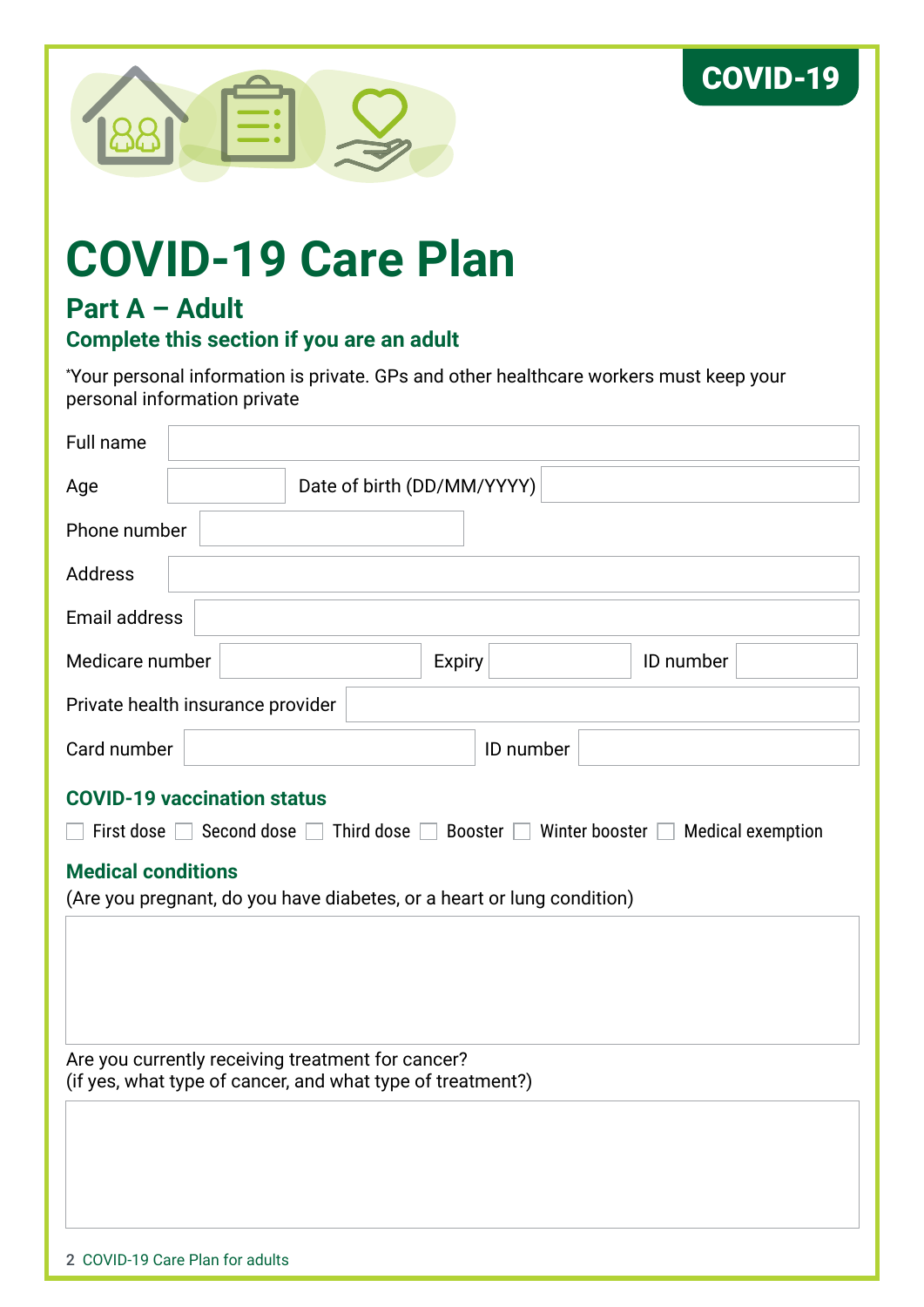



#### **Current medications**

| <b>Medication name</b> | Dose | Times to be given |
|------------------------|------|-------------------|
| <b>Medication name</b> | Dose | Times to be given |
| <b>Medication name</b> | Dose | Times to be given |
| <b>Medication name</b> | Dose | Times to be given |
| <b>Medication name</b> | Dose | Times to be given |
| <b>Medication name</b> | Dose | Times to be given |
| <b>Medication name</b> | Dose | Times to be given |
| <b>Medication name</b> | Dose | Times to be given |
| <b>Medication name</b> | Dose | Times to be given |
| <b>Medication name</b> | Dose | Times to be given |
| Medication name        | Dose | Times to be given |
| <b>Medication name</b> | Dose | Times to be given |

#### **Allergies**

| <u>, ……, and</u><br><b>Allergy name</b> |  |
|-----------------------------------------|--|
| Medication or treatment                 |  |
| Allergy care plan provided              |  |
| <b>Allergy name</b>                     |  |
| <b>Medication or treatment</b>          |  |
| Allergy care plan provided              |  |
| <b>Allergy name</b>                     |  |
| <b>Medication or treatment</b>          |  |
| Allergy care plan provided              |  |
|                                         |  |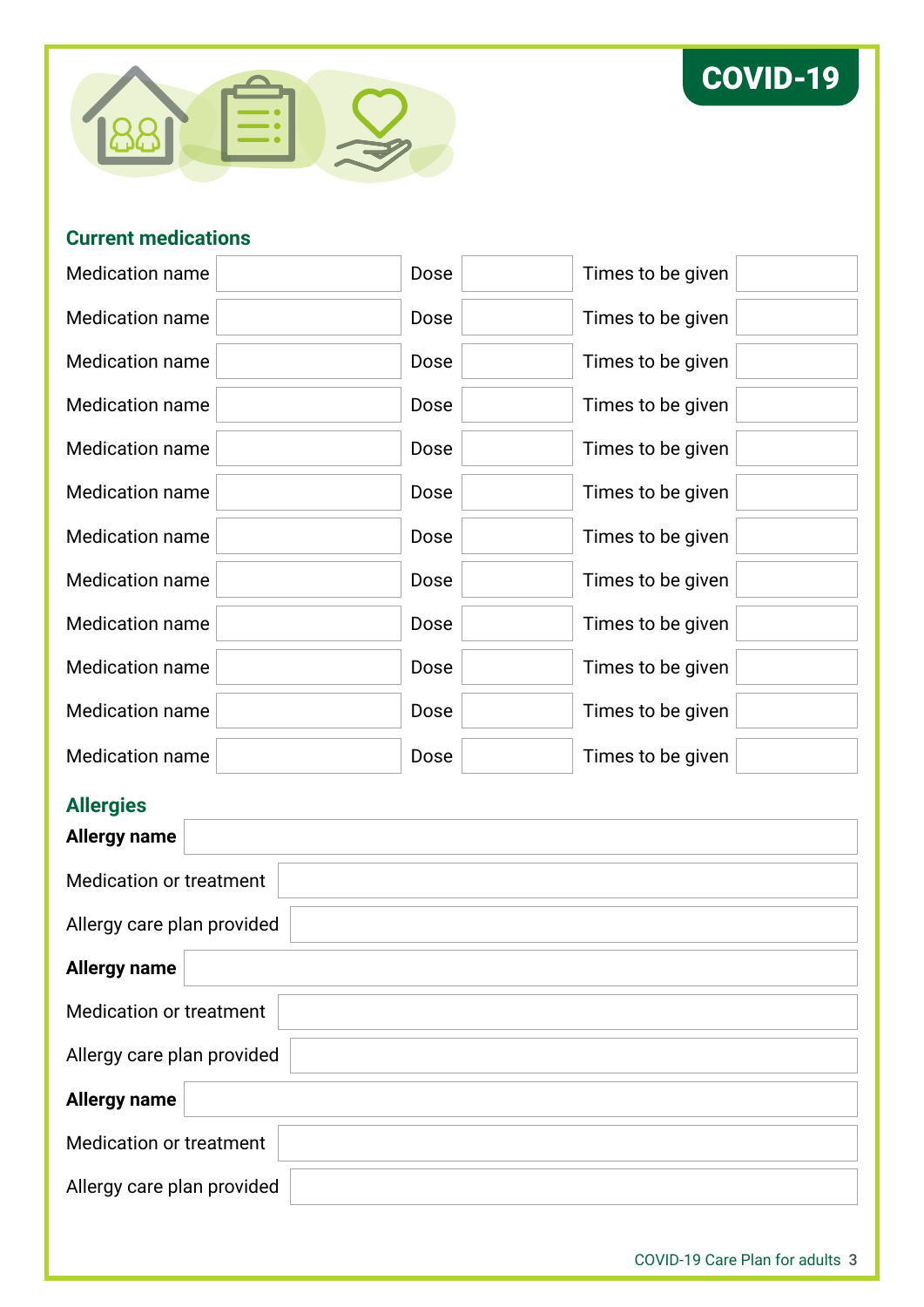



Do you have a disability? (if yes, provide details of your disability, carer or support services)

Do you have a current health care plan? Yes No (e.g. a mental health care plan or plan for the treatment of an existing health condition) If yes, record the details of the plan and healthcare agency you consult

Do you have any other health conditions?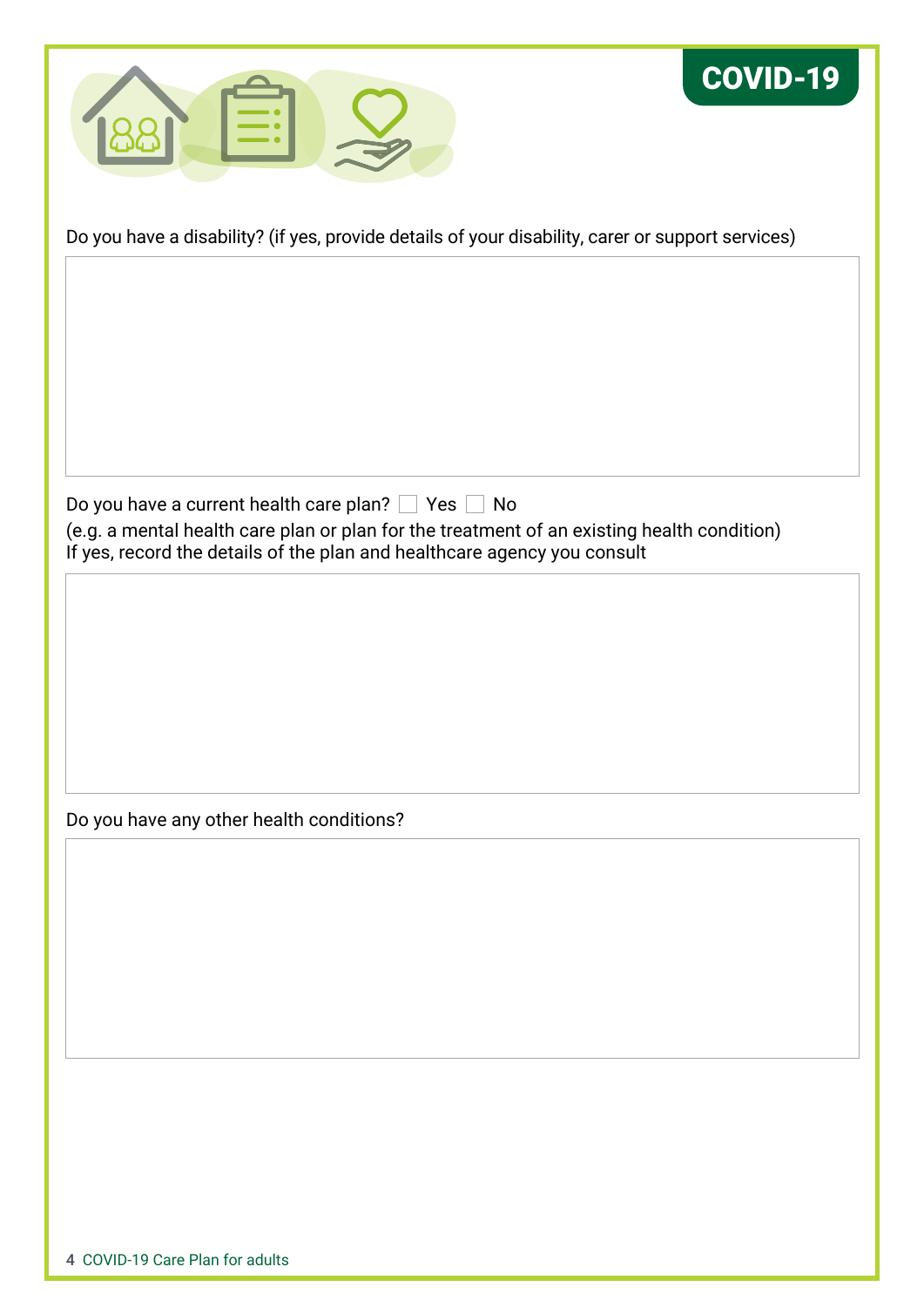

# COVID-19

### **Complete this section if you test positive to COVID-19**

| Date your symptoms started                |  |
|-------------------------------------------|--|
| Date you took your positive COVID-19 test |  |
| Next of kin (closest relative)            |  |
| Relationship                              |  |
| Next of kin's phone number                |  |
| Next of kin's address                     |  |
| Next of kin's email address (if relevant) |  |

#### **Monitor my COVID-19 symptoms**

To monitor your COVID-19 symptoms, print the symptoms diary [here](https://www.healthywa.wa.gov.au/~/media/Corp/Documents/Health-for/Infectious-disease/COVID19/COVID-19-Care-Plan-Symptoms-Diary-Interactive.pdf)

## **GP, specialist or healthcare worker who will help look after you**

If you test positive for COVID-19, you may need to seek support from your GP, treating specialist or healthcare worker. Provide their contact details below.

| <b>Name</b>                   |
|-------------------------------|
| Title (e.g. GP, cardiologist) |
| Phone number                  |
| Address                       |
| Email address (if relevant)   |
| <b>Name</b>                   |
| Title (e.g. GP, cardiologist) |
| Phone number                  |
| Address                       |
| Email address (if relevant)   |
|                               |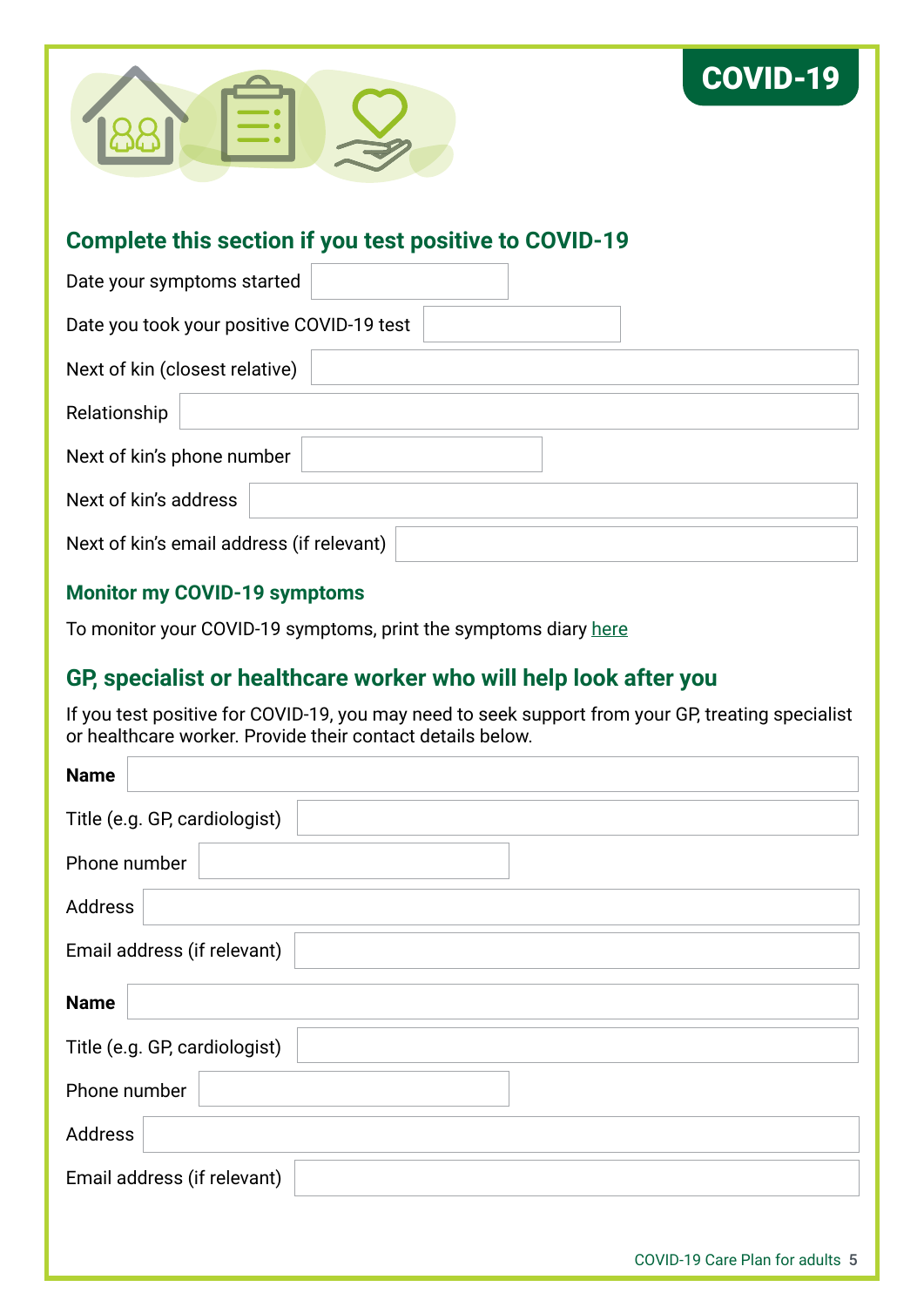|                                                                                                                                                   | <b>COVID-19</b>             |
|---------------------------------------------------------------------------------------------------------------------------------------------------|-----------------------------|
| Do you have pets/livestock in your care?<br>$Yes \tN$                                                                                             |                             |
| If you need to go to hospital with COVID-19, you would like the following people to care<br>for your pets/livestock (list in order of preference) |                             |
| 1. Name                                                                                                                                           |                             |
| <b>Address</b>                                                                                                                                    |                             |
| Phone number                                                                                                                                      | Discussed with carer? □ Yes |
| 2. Name                                                                                                                                           |                             |
| Address                                                                                                                                           |                             |
| Phone number                                                                                                                                      | Discussed with carer? □ Yes |
| 3. Name                                                                                                                                           |                             |
| Address                                                                                                                                           |                             |
| Phone number                                                                                                                                      | Discussed with carer? □ Yes |
| 4. Name                                                                                                                                           |                             |
| Address                                                                                                                                           |                             |
| Phone number                                                                                                                                      | Discussed with carer? □ Yes |
|                                                                                                                                                   |                             |
|                                                                                                                                                   |                             |
|                                                                                                                                                   |                             |
|                                                                                                                                                   |                             |
|                                                                                                                                                   |                             |
|                                                                                                                                                   |                             |
| 6 COVID-19 Care Plan for adults                                                                                                                   |                             |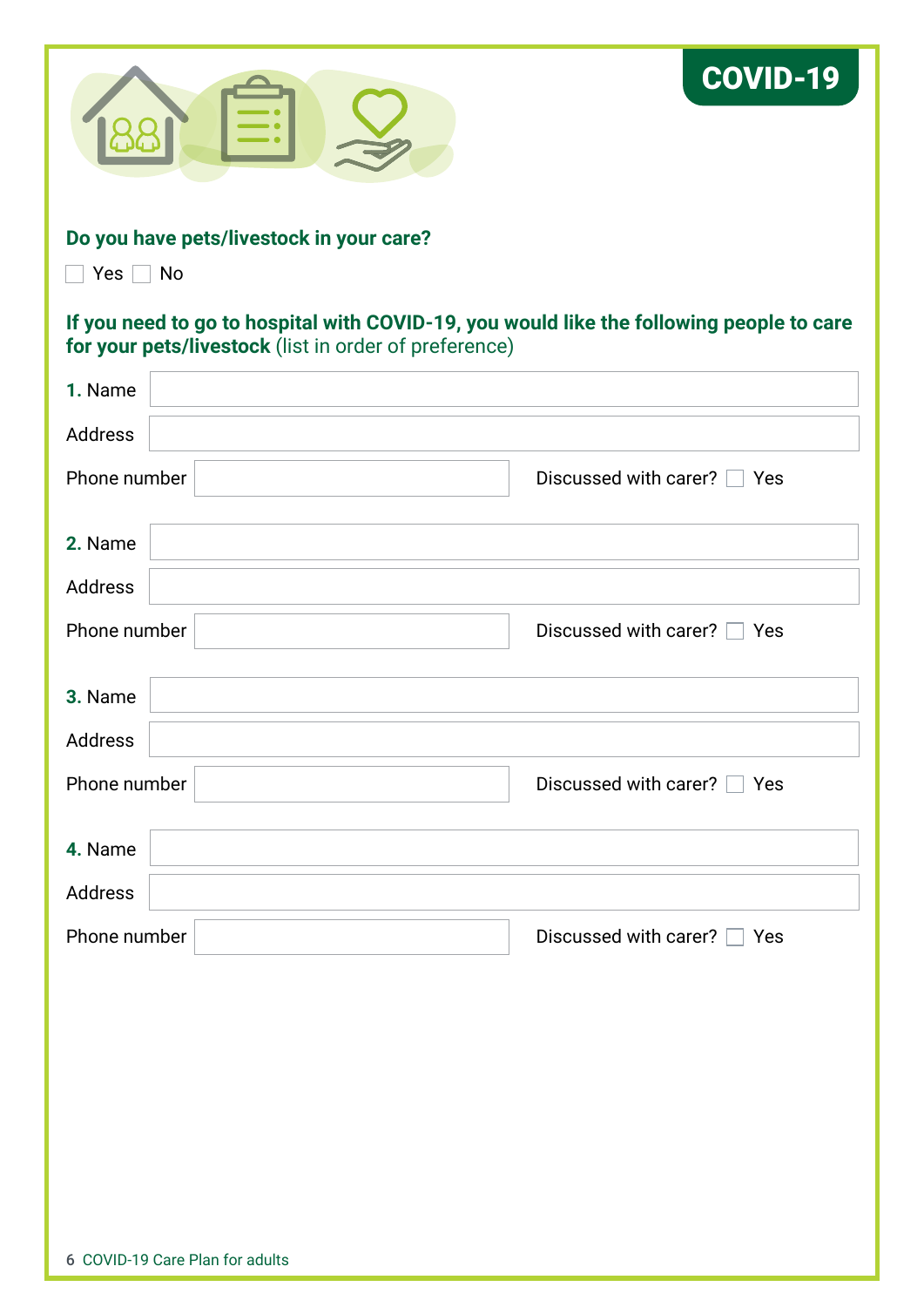

# **COVID-19 Care Plan for dependent adult**

### **Complete this section to share information about your dependent adult's needs.**

This plan will contain important information about your dependent adult, their needs, and who will care for them while you're isolating or in hospital. Complete and print for each dependent adult in the household who is in your care.

# **Part B – Dependent adult**

An adult member of the household that you care for who may have a disability or health condition

| Full name                                                                                                        |                            |                                                     |  |               |           |                                                                                                  |                          |
|------------------------------------------------------------------------------------------------------------------|----------------------------|-----------------------------------------------------|--|---------------|-----------|--------------------------------------------------------------------------------------------------|--------------------------|
| Age                                                                                                              | Date of birth (DD/MM/YYYY) |                                                     |  |               |           |                                                                                                  |                          |
| Phone number                                                                                                     |                            |                                                     |  |               |           |                                                                                                  |                          |
| <b>Address</b>                                                                                                   |                            |                                                     |  |               |           |                                                                                                  |                          |
| Email                                                                                                            |                            |                                                     |  |               |           |                                                                                                  |                          |
| Medicare number                                                                                                  |                            |                                                     |  | <b>Expiry</b> |           | ID number                                                                                        |                          |
|                                                                                                                  |                            | Private health insurance provider                   |  |               |           |                                                                                                  |                          |
| Card number                                                                                                      |                            |                                                     |  |               | ID number |                                                                                                  |                          |
|                                                                                                                  |                            | <b>COVID-19 vaccination status</b>                  |  |               |           |                                                                                                  |                          |
| First dose                                                                                                       |                            | Second dose $\Box$ Third dose $\Box$ Booster $\Box$ |  |               |           | Winter booster $\Box$                                                                            | <b>Medical exemption</b> |
|                                                                                                                  |                            |                                                     |  |               |           | Medical conditions (e.g. are they pregnant, do they have diabetes, or a heart or lung condition) |                          |
|                                                                                                                  |                            |                                                     |  |               |           |                                                                                                  |                          |
| Are they currently receiving treatment for cancer? (if yes, what type of cancer, and what type<br>of treatment?) |                            |                                                     |  |               |           |                                                                                                  |                          |
|                                                                                                                  |                            |                                                     |  |               |           |                                                                                                  |                          |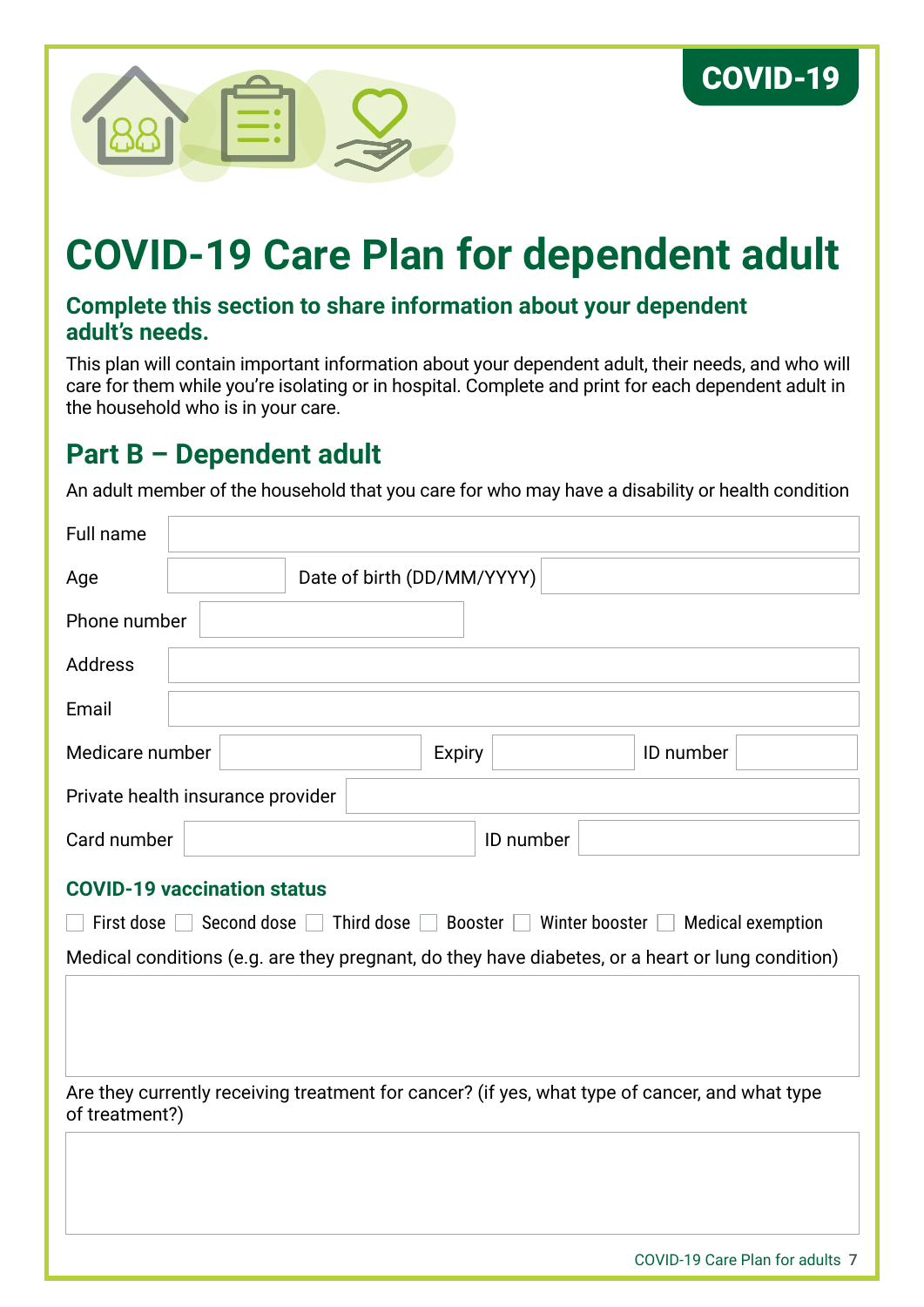



#### **Current medications**

| <b>Medication name</b> | Dose | Times to be given |
|------------------------|------|-------------------|
| <b>Medication name</b> | Dose | Times to be given |
| <b>Medication name</b> | Dose | Times to be given |
| <b>Medication name</b> | Dose | Times to be given |
| <b>Medication name</b> | Dose | Times to be given |
| <b>Medication name</b> | Dose | Times to be given |
| <b>Medication name</b> | Dose | Times to be given |
| <b>Medication name</b> | Dose | Times to be given |
| <b>Medication name</b> | Dose | Times to be given |
| <b>Medication name</b> | Dose | Times to be given |
| <b>Medication name</b> | Dose | Times to be given |
| <b>Medication name</b> | Dose | Times to be given |

## **Allergies**

| <b>Allergy name</b>             |
|---------------------------------|
| <b>Medication or treatment</b>  |
| Allergy care plan provided      |
| <b>Allergy name</b>             |
| <b>Medication or treatment</b>  |
| Allergy care plan provided      |
| <b>Allergy name</b>             |
| <b>Medication or treatment</b>  |
| Allergy care plan provided      |
| 8 COVID-19 Care Plan for adults |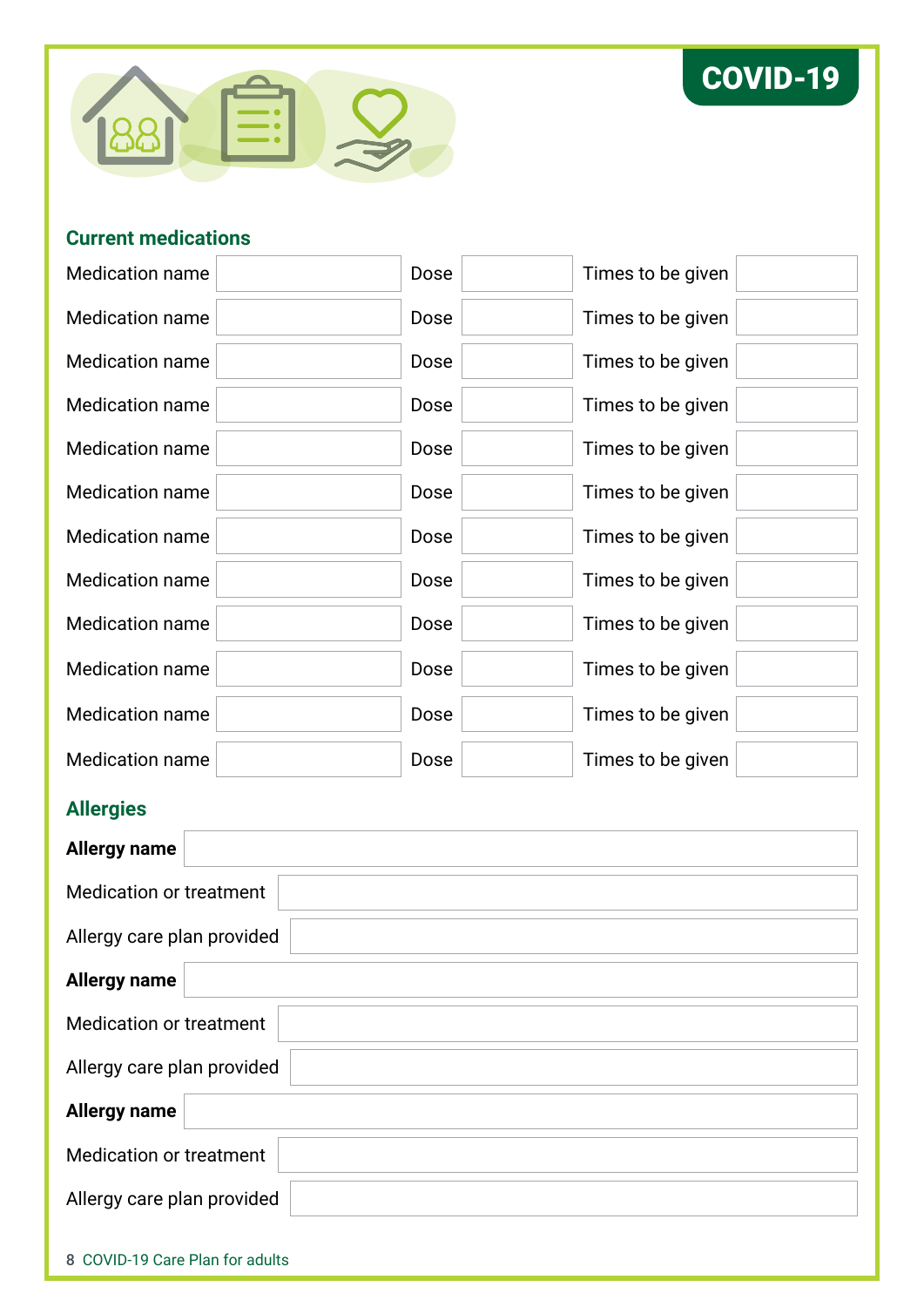

COVID-19

Do they have a disability? (if yes, provide details of the disability and carer or support services)

Do they have a current health care plan?  $\Box$  Yes  $\Box$  No (e.g. a mental health care plan or plan for the treatment of an existing health condition)

Do they have any other health conditions?

### **GP, specialist or healthcare worker who will help look after this dependent adult**

If they test positive for COVID-19, you may need to seek support from their GP, treating specialist or healthcare worker. Provide their contact details below.

| <b>Name</b>                     |
|---------------------------------|
| Title (e.g. GP, cardiologist)   |
| Phone number                    |
| Address                         |
| Email address (if relevant)     |
| <b>Name</b>                     |
| Title (e.g. GP, cardiologist)   |
| Phone number                    |
| Address                         |
| Email address (if relevant)     |
| COVID-19 Care Plan for adults 9 |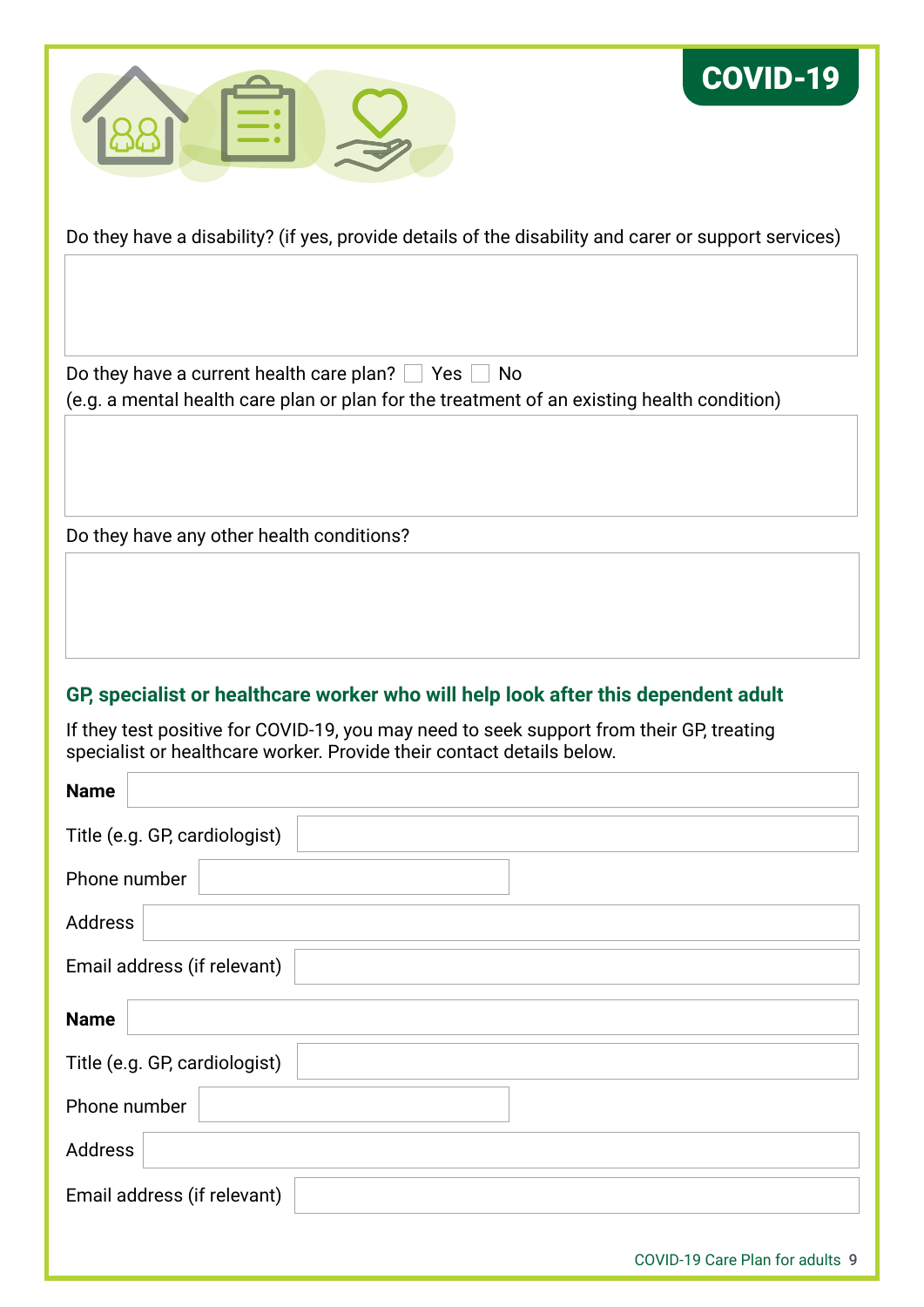

## **Complete this section if this dependent adult tests positive to COVID-19**

COVID-19

| Date their symptoms started                 |
|---------------------------------------------|
| Date they took their positive COVID-19 test |
| Next of kin (closest relative)              |
| Relationship                                |
| Next of kin's phone number                  |
| Next of kin's address                       |
| Next of kin's email address (if relevant)   |

#### **Who will care for this person if you get COVID-19 and have to isolate or go to hospital?**  (list in order of preference)

| 1. Name                          |                          |
|----------------------------------|--------------------------|
| Address                          |                          |
| Phone number                     | Carer agreed? $\Box$ Yes |
|                                  |                          |
| 2. Name                          |                          |
| Address                          |                          |
| Phone number                     | Carer agreed? $\Box$ Yes |
| 3. Name                          |                          |
| Address                          |                          |
| Phone number                     | Carer agreed? $\Box$ Yes |
| Notes or more information        |                          |
|                                  |                          |
|                                  |                          |
|                                  |                          |
| 10 COVID-19 Care Plan for adults |                          |